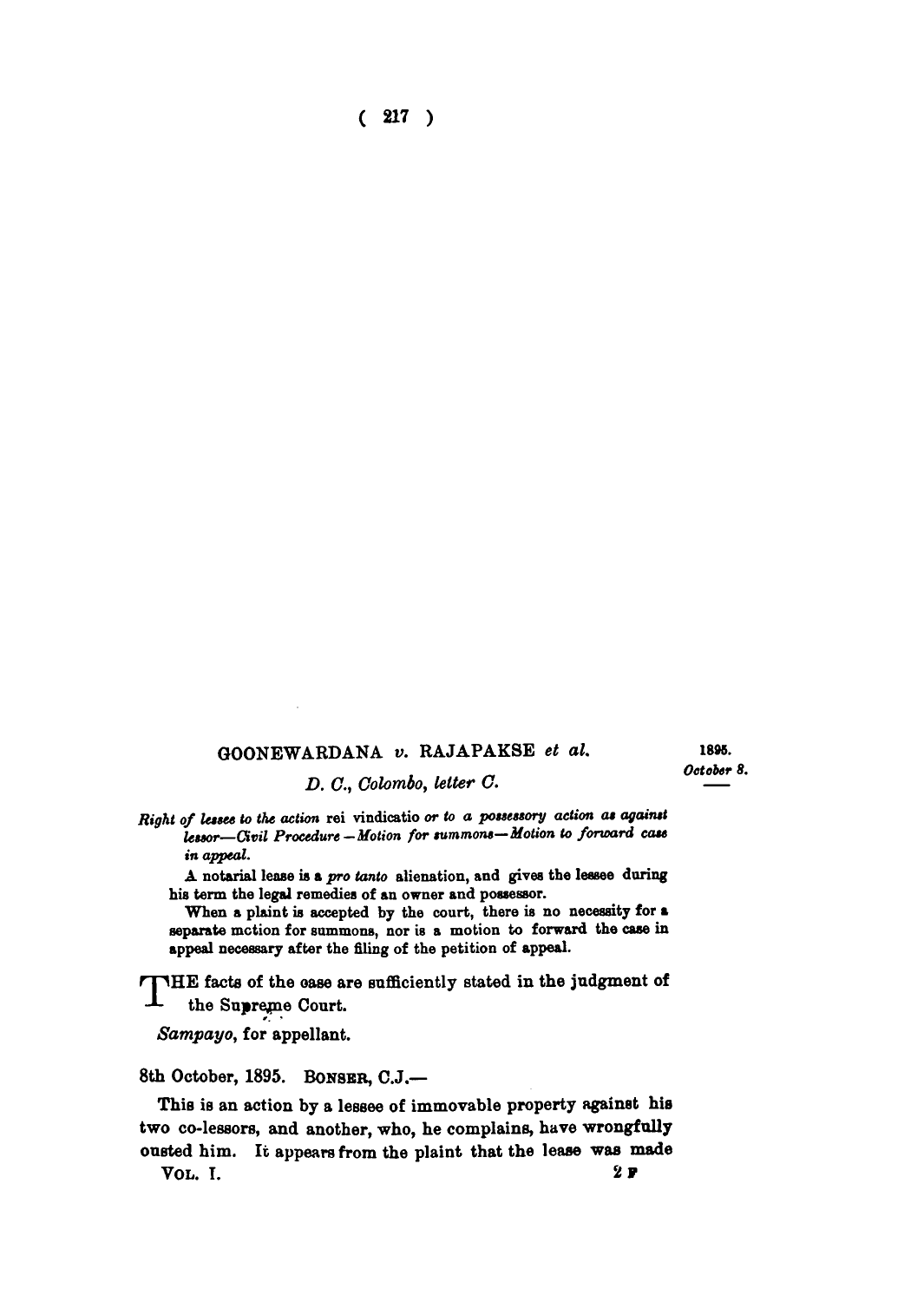**1896. by a notarial instrument duly registered; that the plaintiff paid BONGER.** C.J. in advance the rent for the whole term of five years and entered **into the occupation of the property, and that having been in such occupation for more than a year, he was unlawfully ejected by the lessor and the other defendant, who has a lease of the same property from the lessors subsequent in date to the plaintiff's lease. He claims restoration to possession and damages.** 

> **The Acting District Judge of Colombo, Mr. Templer, rejected the plaint, on the ground that "the statement in the plaint is " barred by a positive rule of law, that a tenant cannot sue his " landlord in ejectment; and that his remedy is for a breach of " covenant for quiet enjoyment," in other words, that his only remedy is an action for damages. It is not stated where this positive rule of law is to be found, and I do not believe that any**  *Bach* **exists.**

> **It appears that, according to the Roman Law, where a land or house was let, the "conductor," who in the case of land was termed** *colonus,* **and in the case of a house** *inquilinus,* **was not regarded as possessing the demised premises, for he did not claim to hold them** *ut dominus,* **which was of the essence of possession, so that the lessor was still the possessor, notwithstanding the letting.**

> **If, therefore, the tenant were ejected by a third person, he was not entitled to the action** *ret vindicatio,* **nor to the ordinary possessory interdicts. But by the Roman-Dutch Law, where a lease was for a substantial period, the tenant had the right to sue his lessor to compel him to give up the use of the premises during the term, and was not restricted to an action for damages for breach of contract.** *Neque dubitandum videtur, quin, locations in decennium, vicennium, longiusve tempus contracta, locator ac heredes ejus personali actione conducti compellendi sint ad usum conductori relinquendum integro longo aut longissimo tempore in contractu deftnito (Voet, XIX., 2, section 1).*

> **Further, such lessees were, by Roman-Dutch Law, allowed to assert their right to the use of the land during the term, even against the purchaser, to whom their landlord had sold the property after granting the lease, although by the Roman Law the purchaser was not bound by the lease, provided, however, that the leases were by deed** *(Voet, XIX., sections 1 and 2).*

> **The Legislature of this Island has still further recognized the rights of lessees. Ordinance No. 7 of 1840 makes every lease of immovable property (other than a lease at will or for a period not exceeding one month) void, unless made by a notarial instrument. Ordinance No. 8 of 1863 makes it compulsory to register all**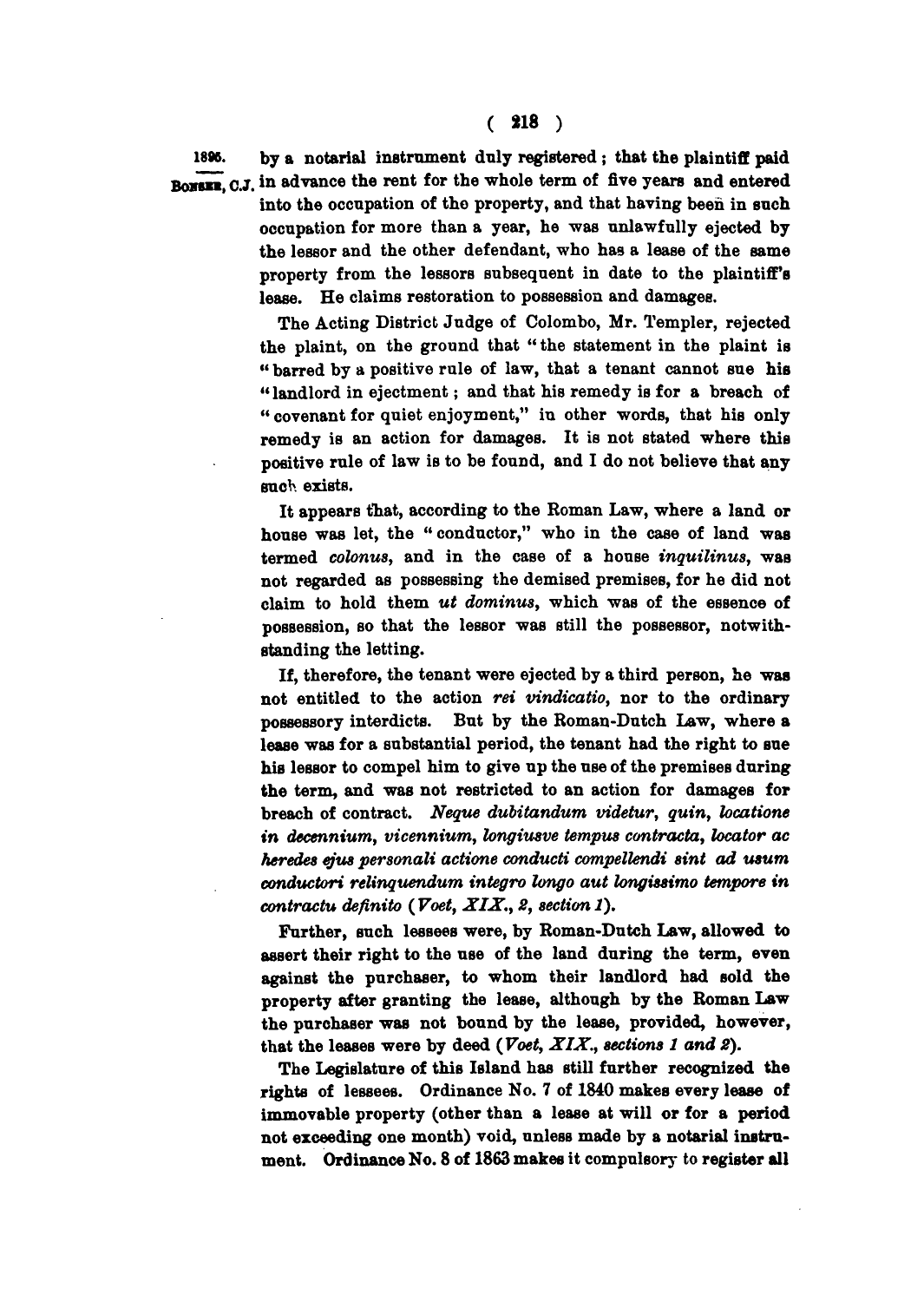**each leases, and punishes non-registration with loss** of **priority.** 1896. Both Ordinances placed leases in the same class as conveyances WITHERS, J. **and other alienations, and it is now impossible to treat a lessee under a notarial instrument, however short be the term, as a Roman** *colonus* **or** *inquilinus.* 

**In my opinion we ought to regard a notarial lease as a** *pro tanto*  **alienation, and we ought to give the lessee, under such a lease, during his term, the legal remedies of an owner and possessor (see** *D. C, Colombo, 55,552, Vanderstraaten, p. 283;* **and** *Perera v. Sobana, 6, S. C. C. 61,* **where the distinction between a modern lease and a Roman** *colonus* **or** *inquilinus* **is recognized).** 

**For these reasons I am of opinion that the plaint discloses a good cause of action.** 

**I wish to add that the record shows that, even at this early stage of the action, at least two unnecessary motions have been made. At page 11 there is a motion paper containing a motion by the plaintiff's proctor, that summons should issue to the defendants. This is unnecessary, for section 55 of the Civil Procedure Code makes it the duty of the Court to issue summons if it accepts the**  plaint. Again, at page 12<sup>1</sup> there is another motion paper con**taining a motion, that the petition of appeal be forwarded to the Supreme Court, but it was the duty of the District Court to forward it without any special motion for that purpose. These motions serve no object. They only mean expense to the parties, and encumber the record with unnecessary matter.** The costs of these **motions should not be allowed in taxation either between party and party, or between proctor and client.** 

## **WITHERS , J. —**

**I readily subscribe to My Lord's judgment. Lessees** for **terms**  of **years under instruments duly executed and signed should have their tenure assured to them as if they .had the** *civilis possessio* of **the civil law.** 

**The possessory action should be open to them against whosoever ejects them by force, be he stranger or landlord, or one claiming under the landlord. Such leases may be regarded as sales** for **the term** of **the** *jus possidendi,* **which the nature** of **the contract requires.** 

**Motions** for **the issue** of **summonses on the presentment** of **a plaint are mere waste** of **time and paper, and even the Code does not say they are necessary.** 

**The Code enacts that motions are to be made only in matters incidental to an action in the course** of **it, and not when step is being taken in the regular procedure (see** *section 91).*